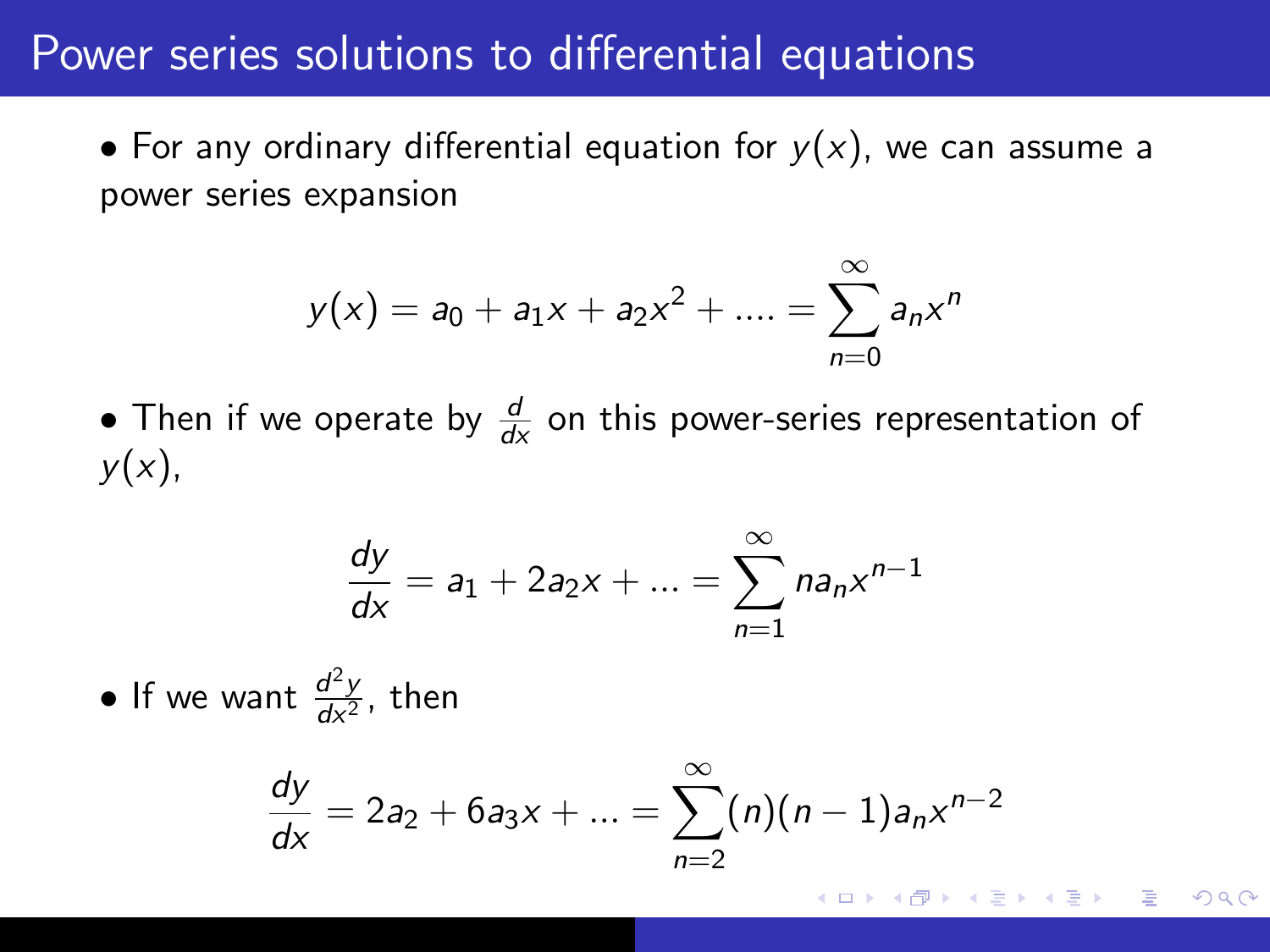## Using power series for a simple ordinary differential equation

• Consider  $\frac{dy}{dx} = 2xy$ , first use a power series for y

$$
y(x) = a_0 + a_1x + a_2x^2 + \dots = \sum_{n=0}^{\infty} a_nx^n
$$

$$
\frac{dy}{dx} = a_1 + 2a_2x + \dots = \sum_{n=1}^{\infty} na_nx^{n-1}
$$

- The coefficients for each power of  $x$  has to be equated
- First we see  $a_1 = 0$
- From the terms with x, we see  $a_1 = a_0$
- From the terms with  $x^2$ , we see  $3a_3 = 2a_1 = 0$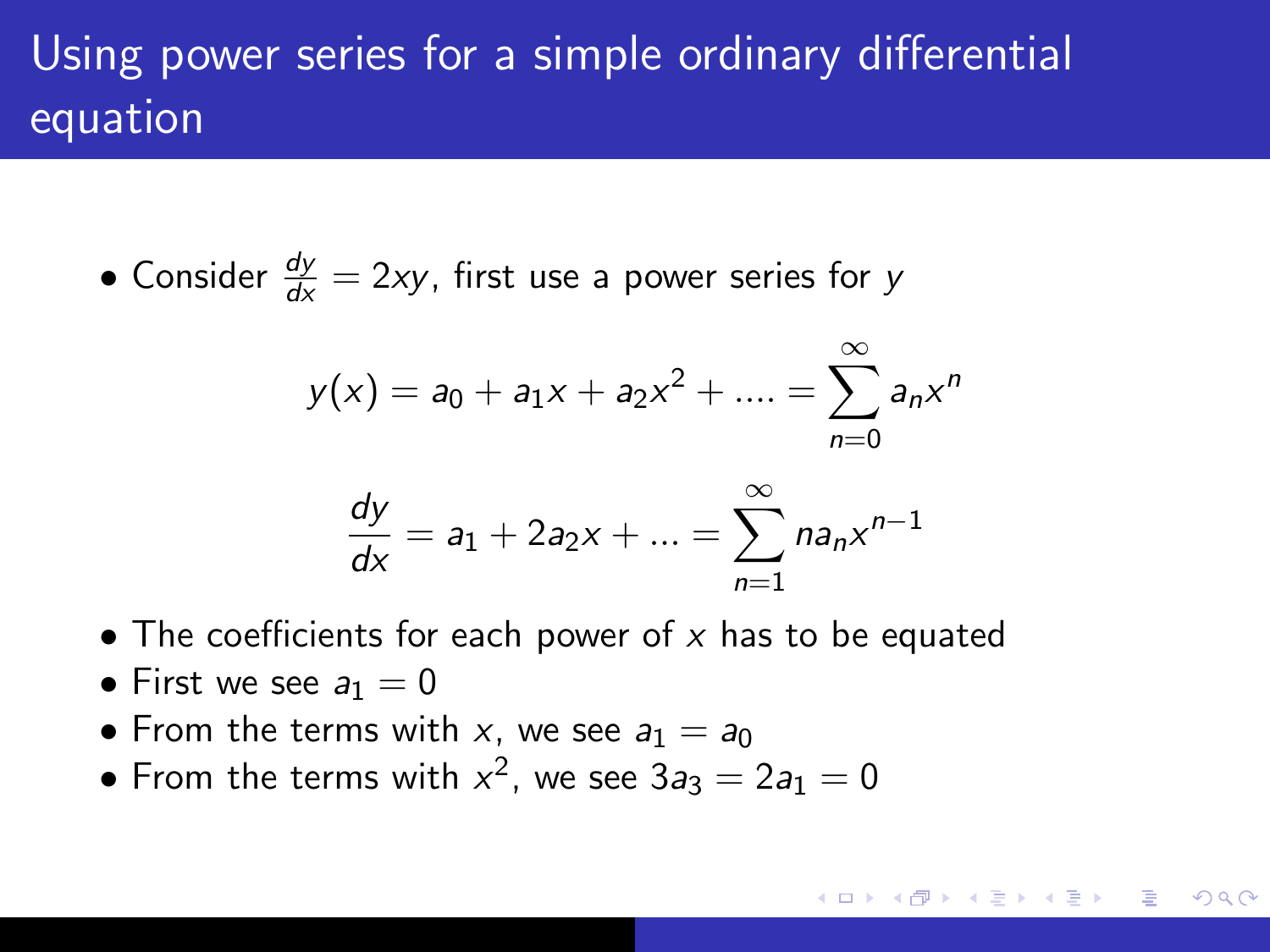• The Legendre equation is important and occurs often in electrostatics and quantum mechanics courses

$$
(1 - x2)y'' - 2xy' + l(l+1)y = 0
$$

• We can solve using power series to find the Legendre polynomials

へのへ

- •We get  $P_0(x) = 1$ ,  $P_1(x) = x$ ,  $P_2(x) = \frac{1}{2}(3x^2 1)$ , etc.
- Defined so that  $P_l(x = 1) = 1$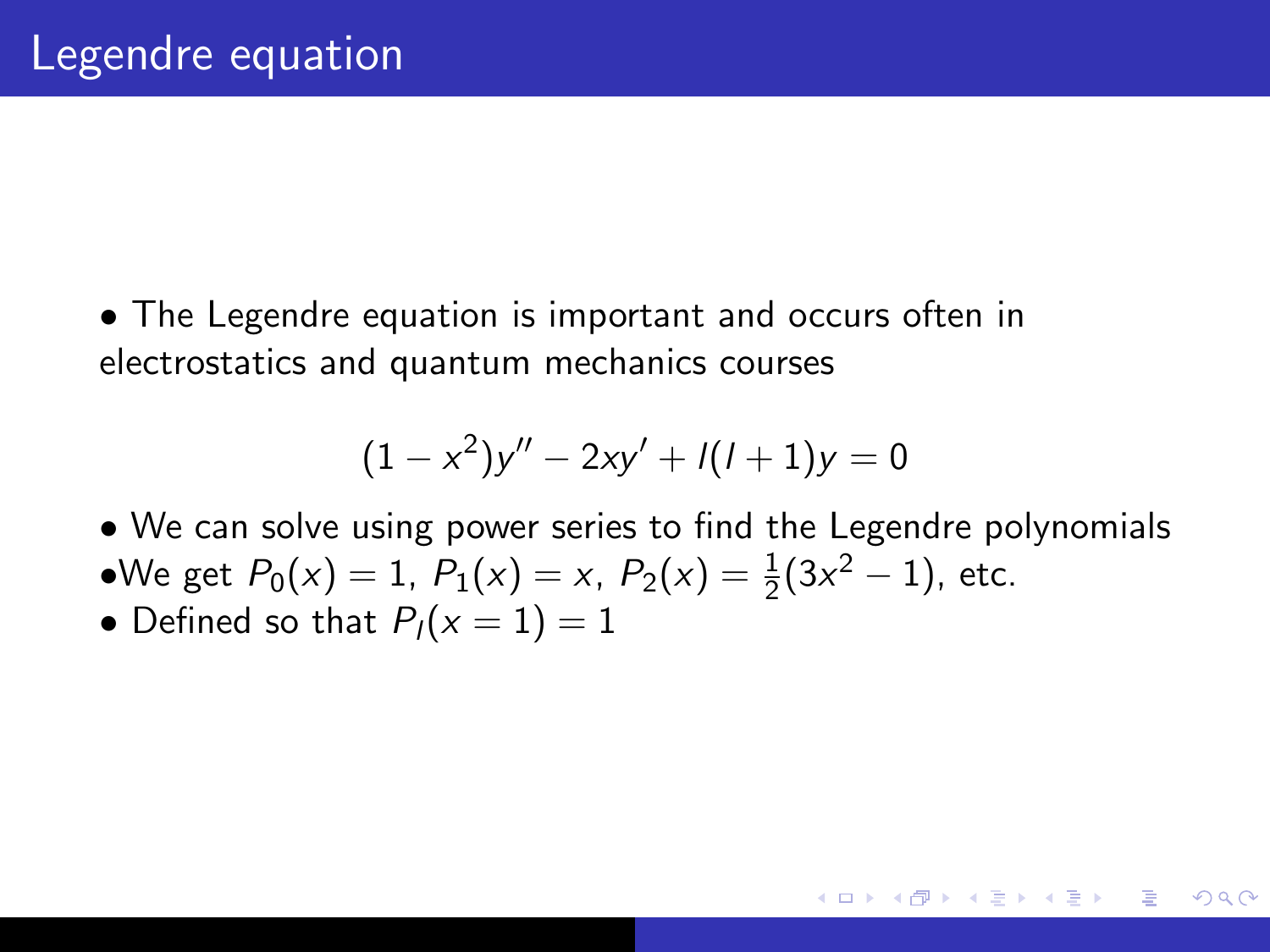• The Legendre polynomials have the important property of orthogonality, for example if  $l \neq m$ ,

$$
\int_{-1}^1 P_l(x)P_m(x)dx = 0
$$

• However, they are not usually normalized, so

$$
\int_{-1}^{1} P_{l}(x) P_{m}(x) dx = \frac{2}{2l+1}
$$

 $2QC$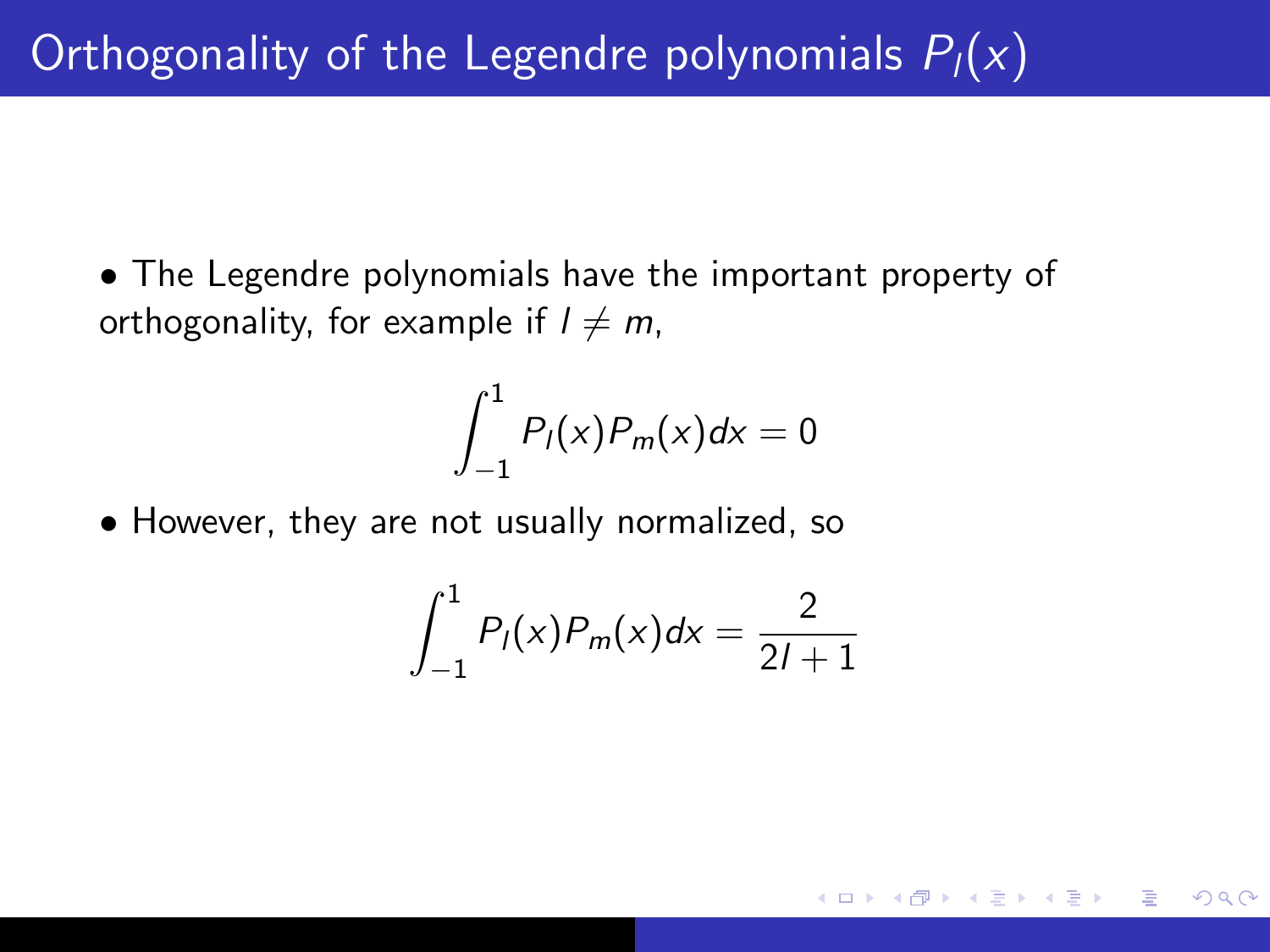• The Rodrigues' formula can be used to generate polynomials

$$
P_I(x) = \frac{1}{2^I I!} \frac{d^I}{dx^I} (x^2 - 1)^I
$$

• The generating function for Legendre polynomials is, with  $|h| < 1$ 

$$
\Phi(x, h) = (1 - 2xh + h^2)^{-1/2} = P_0(x) + hP_1(x) + h^2P_2(x) + ...
$$

つへへ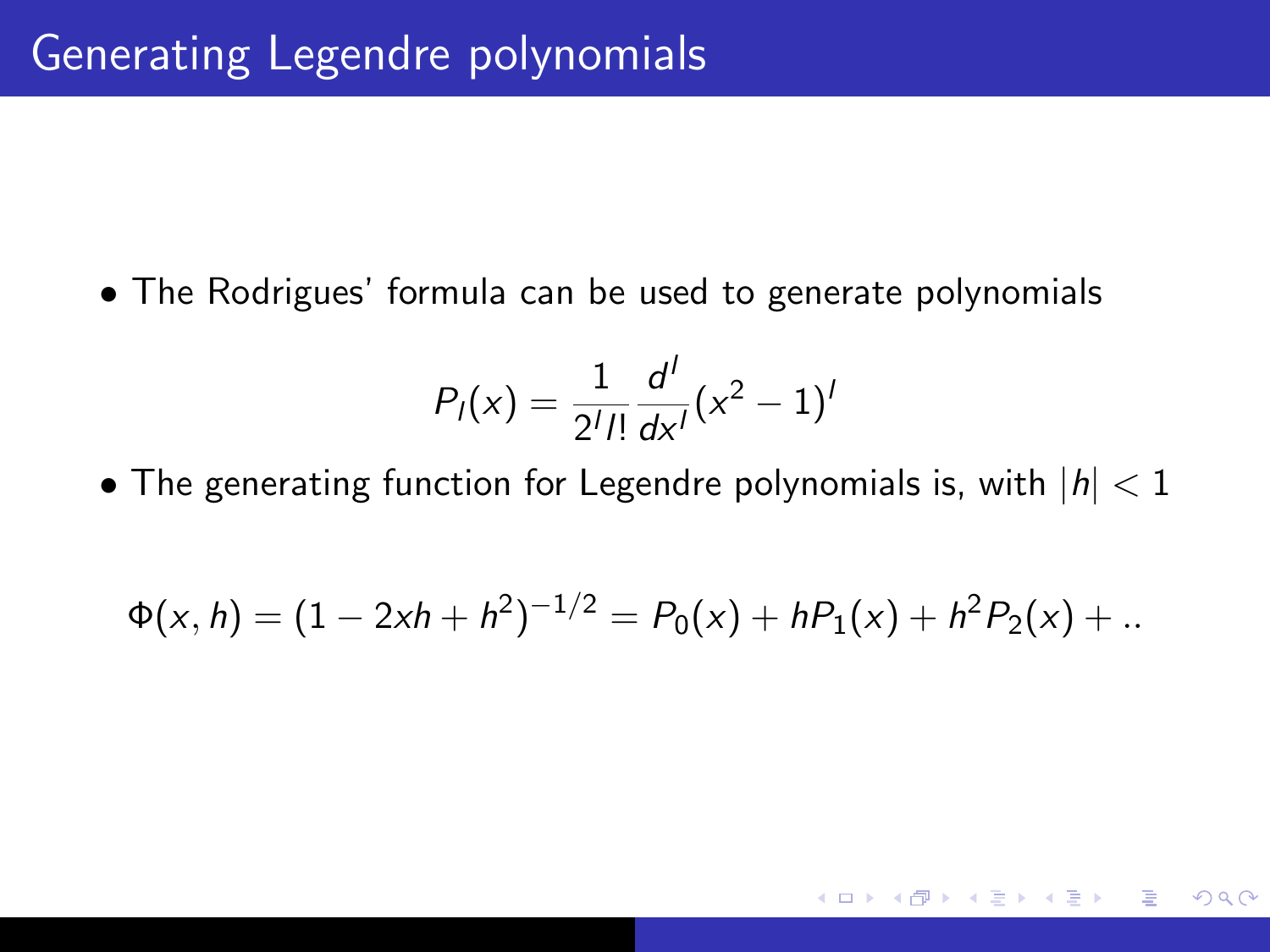• The orthogonality over the interval  $-1 < x < 1$  can be used to make a series expansion of a function  $f(x)$  over the same interval

$$
f(x)=\sum_{l=0}^{\infty}c_lP_l(x)
$$

• We use the orthogonality of the Legendre functions to find integrals that determine the  $c_l$ 

$$
c_l = \frac{2l+1}{2} \int_{-1}^1 f(x) P_l(x) dx
$$

へのへ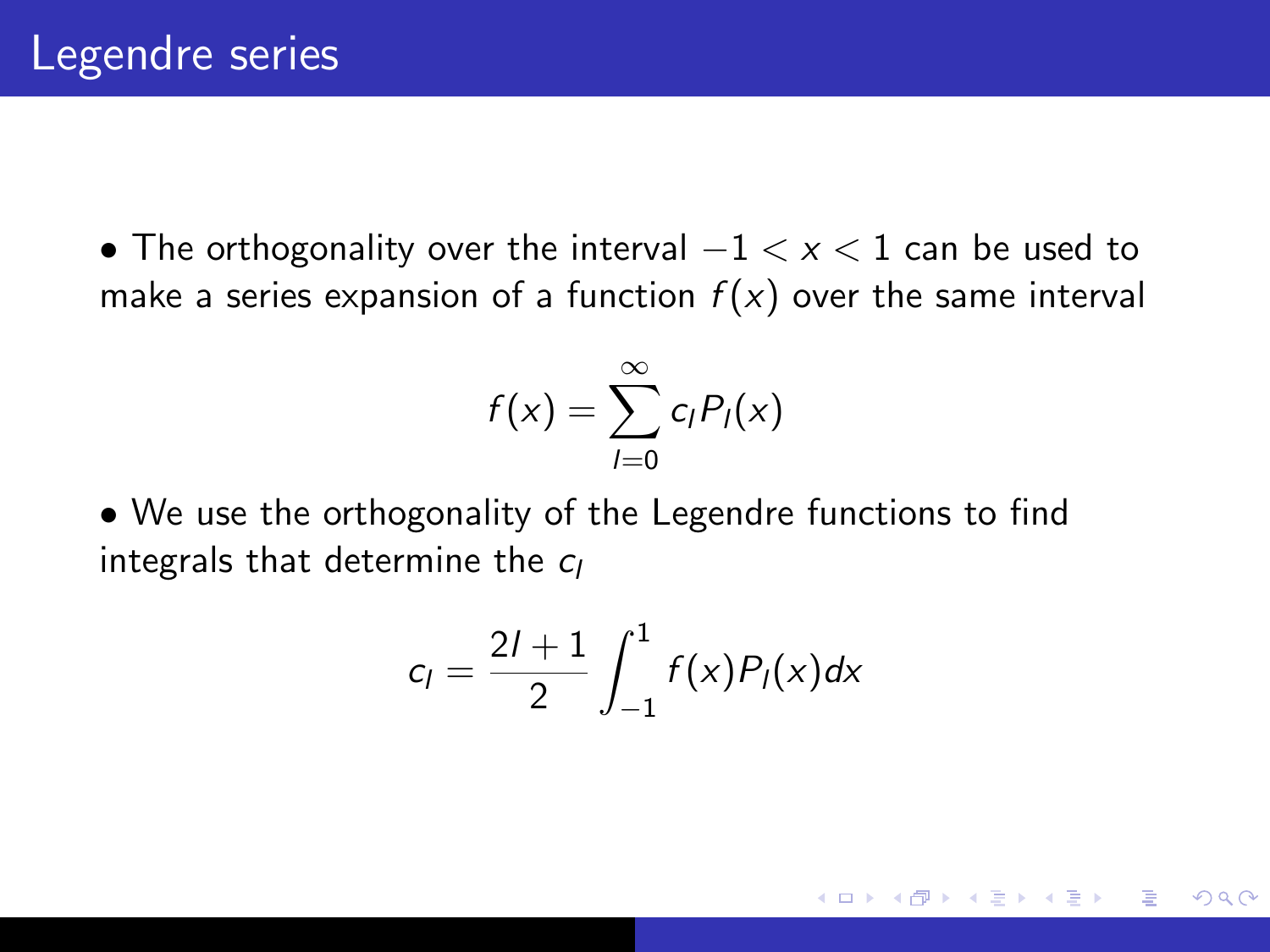### Recurrence relations

• The recurrence relations below sometimes come in handy

$$
IP1(x) = (2I - 1)xPI-1(x) - (I - 1)PI-2(x)
$$

$$
xP'_l(x)-P'_{l-1}(x)=lP_l(x)
$$

$$
P'_{l}(x) - xP'_{l-1}(x) = lP_{l-1}(x)
$$

$$
(1 - x2)P'1(x) = IP1-1(x) - IxP1(x)
$$

$$
(2l+1)Pl(x) = P'l+1(x) - P'l-1(x)
$$

• Notice first recursion relation implies, with  $P_0(x) = 1$  and  $P_1(x) = x$ , that highest power of  $P_1(x)$  is  $x^1$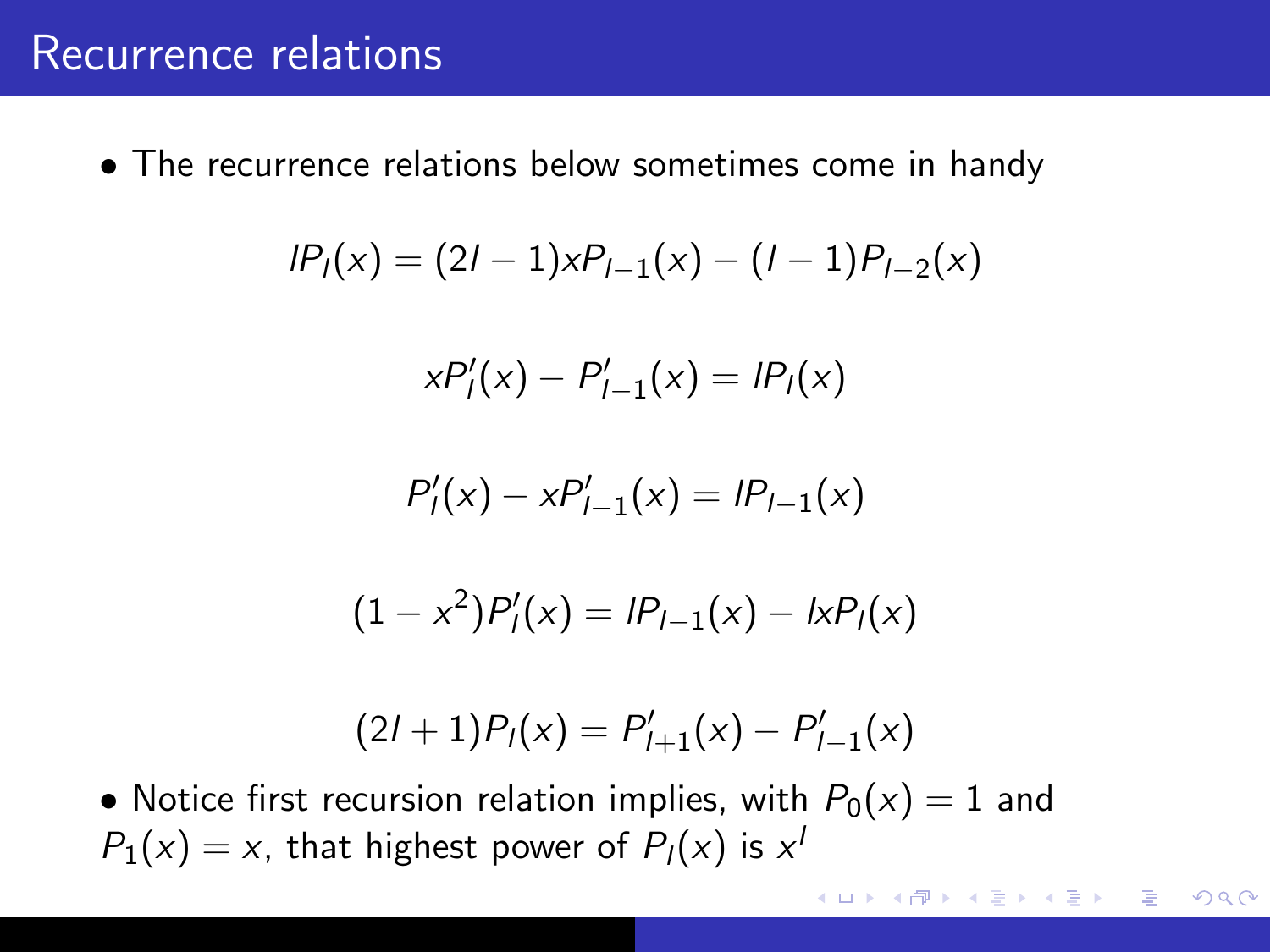### Expansion of  $1/r$  potential in Legendre polynomials

- In electrostatics and gravitation, we see scalar potentials of the form  $V = \frac{K}{d}$ d
- Take

$$
d = |\vec{R} - \vec{r}| = \sqrt{R^2 - 2Rr\cos\theta + r^2} = R\sqrt{1 - 2\frac{r}{R}\cos\theta + (\frac{r}{R})^2}
$$

• Use  $h=\frac{r}{6}$  $\frac{r}{R}$  and  $x = \cos \theta$ , and then we see we have the generating function!

$$
V = \frac{K}{R} (1 - 2hx + h^2)^{-1/2} = \frac{K}{R} \sum_{l=1}^{\infty} h^l P_l(x)
$$

• Then in terms of the r and  $\theta$  variables, we have

$$
V = K \sum_{l=0}^{\infty} \frac{r^l P_l(\cos \theta)}{R^{l+1}}
$$

∽≏ດ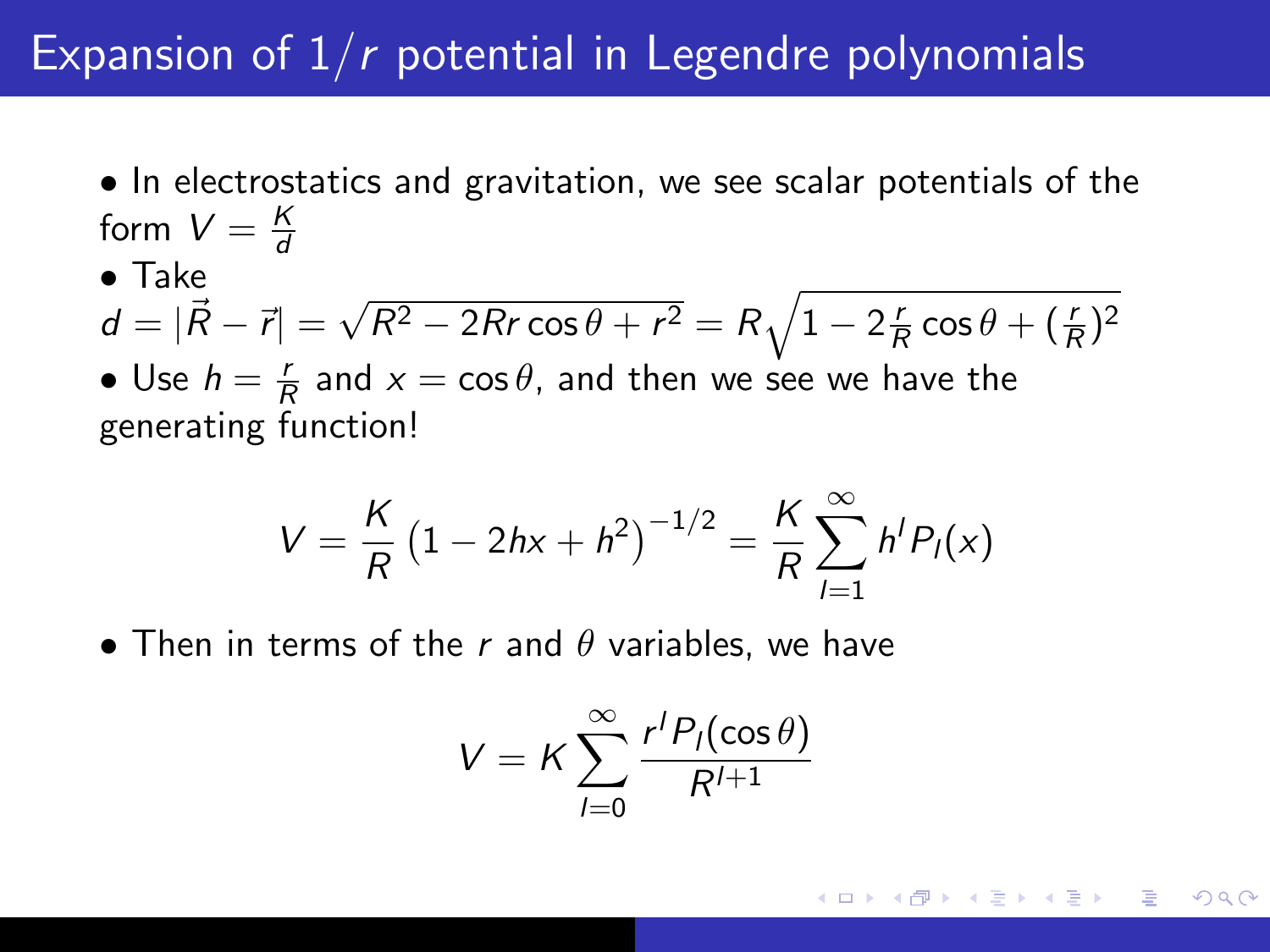$\bullet$  If we have make charges  $q_i$  at different coordinates  $\vec{r}_i$ , then we can use this to find the electrostatic potential at  $\vec{R}$ 

$$
V = \frac{1}{4\pi\epsilon_0} \sum_{l=0}^{\infty} \frac{\sum_i q_i r_i^l P_l(\cos\theta_i)}{R^{l+1}}
$$

• Or if we have a continuous distribution  $\rho(\vec{r})$ ,

$$
V = \frac{1}{4\pi\epsilon_0} \sum_{l=0}^{\infty} \frac{\int \int \int r^l P_l(\cos\theta) \rho d\tau}{R^{l+1}}
$$

 $\bullet$  Lowest order term  $l=0$ , is just the total charge,  $V\propto\frac{1}{R}$ R

$$
Q = \int \int \int \rho d\tau
$$

∽≏ດ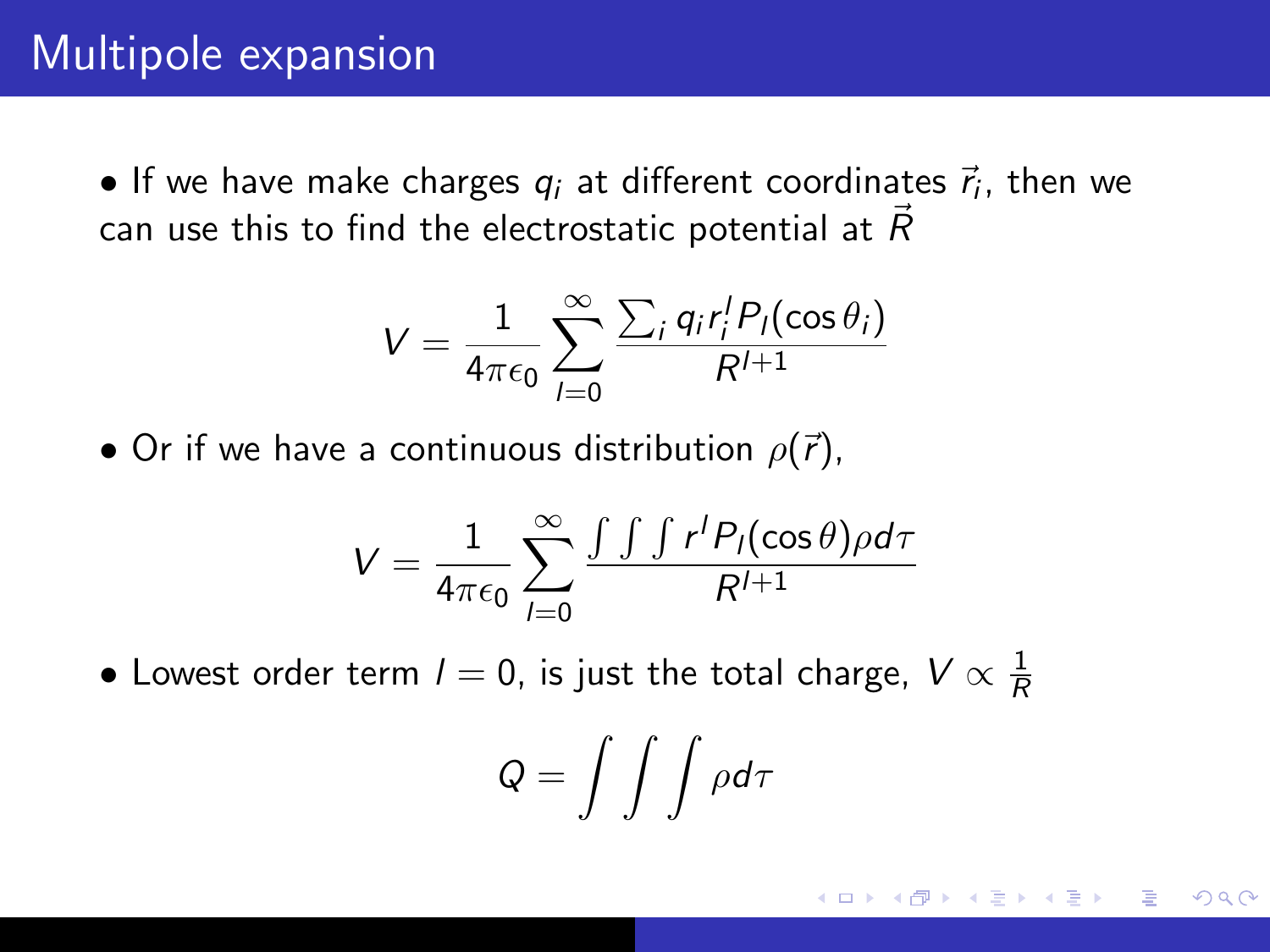### Multipole expansion, continued

 $\bullet$  Next order term  $l=1$  is the dipole moment,  $V \propto \frac{1}{R^2}$ 

$$
\rho = \int \int \int r \cos \theta \rho d\tau
$$

• Writing both the  $l = 0$  (monopole) and  $l = 1$  (dipole) terms, we have

$$
V = \frac{1}{4\pi\epsilon_0} \left[ \frac{Q}{R} + \frac{p}{R^2} + \ldots \right]
$$

• Higher order terms take into account more details of the distribution with contributions that fall off faster with increasing R

• For example, the quadrupole moments contribute a potential  $\propto \frac{1}{R^3}$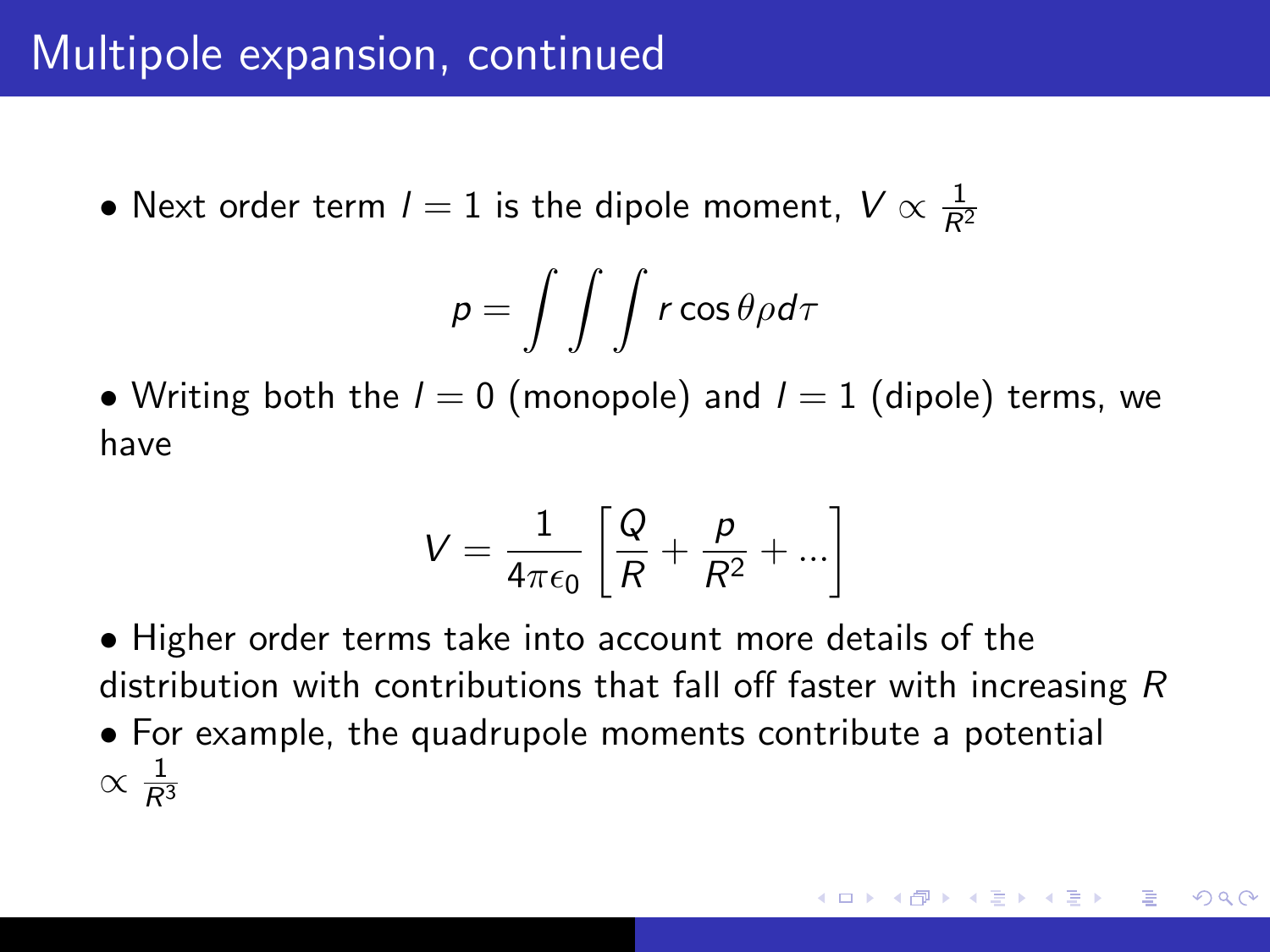### Associated Legendre equation

$$
(1-x2)y'' - 2xy' + \left[l(l+1) - \frac{m2}{1-x2}\right]y = 0
$$

- The Legendre equation corresponds to  $m = 0$
- $\bullet$  We again have *l* and *m* integer, and write the solutions  $P_l^m(x)$
- The  $P_l^m(x)$  can be found from the  $P_l(x)$  using, for positive m

$$
P_l^m(x) = (1 - x^2)^{m/2} \frac{d^m}{dx^m} P_l(x)
$$

• Since the associated Legendre equation is the same for positive and negative *m*,  $P_l^{-m}$  $l_l^{-m}(x) = P_l^m(x)$ 

 $\bullet$  Using the fact that the highest power of  $x$  in  $P_l(x)$  is  $x^l$ , we have then  $-l < m < l$ , and m and l are both integers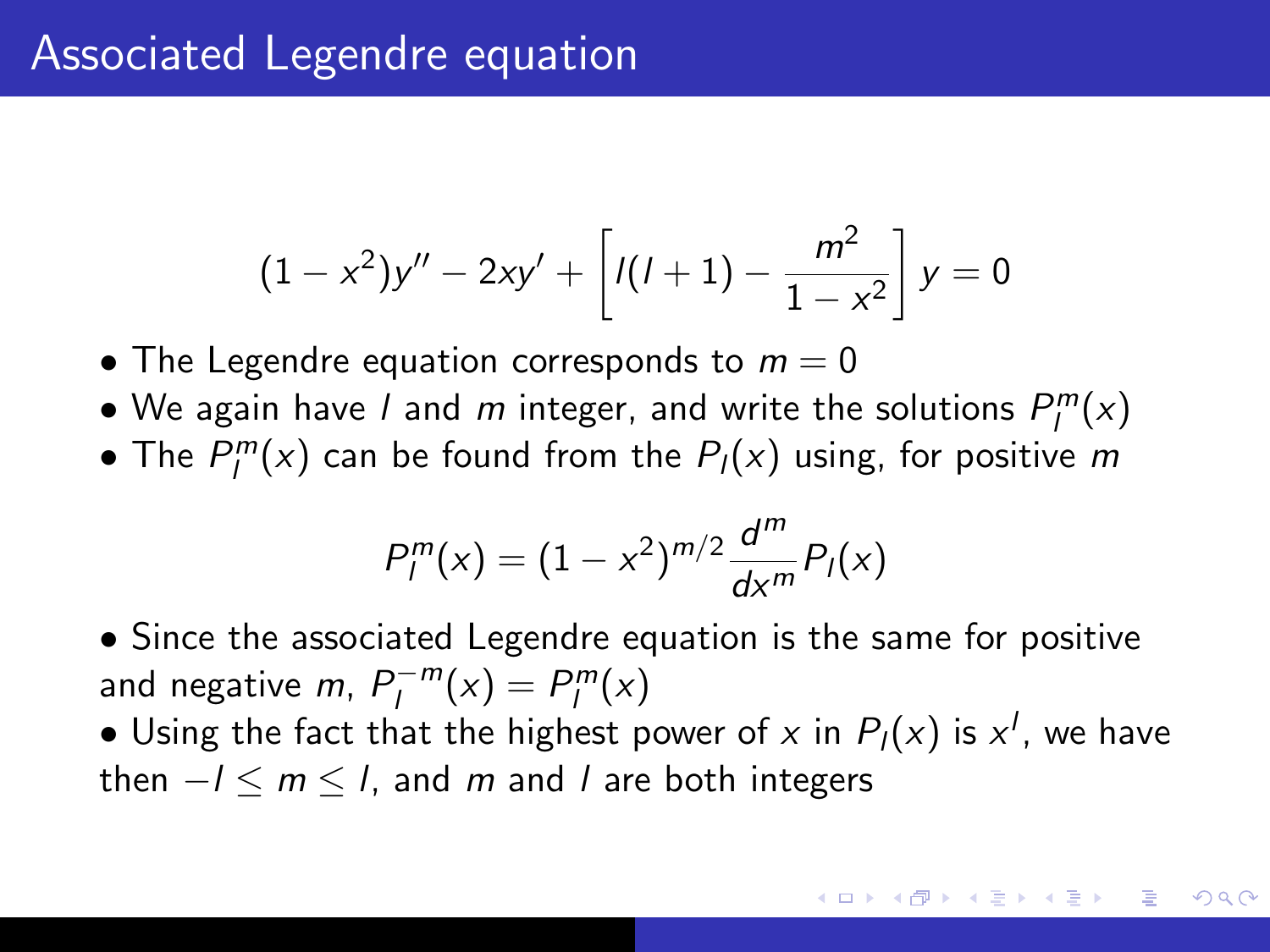• The associated Legendre functions  $P_l^m(x)$  are orthogonal on the interval  $-1 < x < 1$  for each value of m

$$
\int_{-1}^{1} P_{l}^{m}(x) P_{l'}^{m}(x) dx = \delta_{l,l'} \frac{2}{2l+1} \frac{(l+m)!}{(l-m)!}
$$

• We can still make an expansion in these polynomials for  $m \neq 0$ 

$$
f(x) = \sum_{l=|m|}^{\infty} c_l P_l^m(x)
$$

∽≏ດ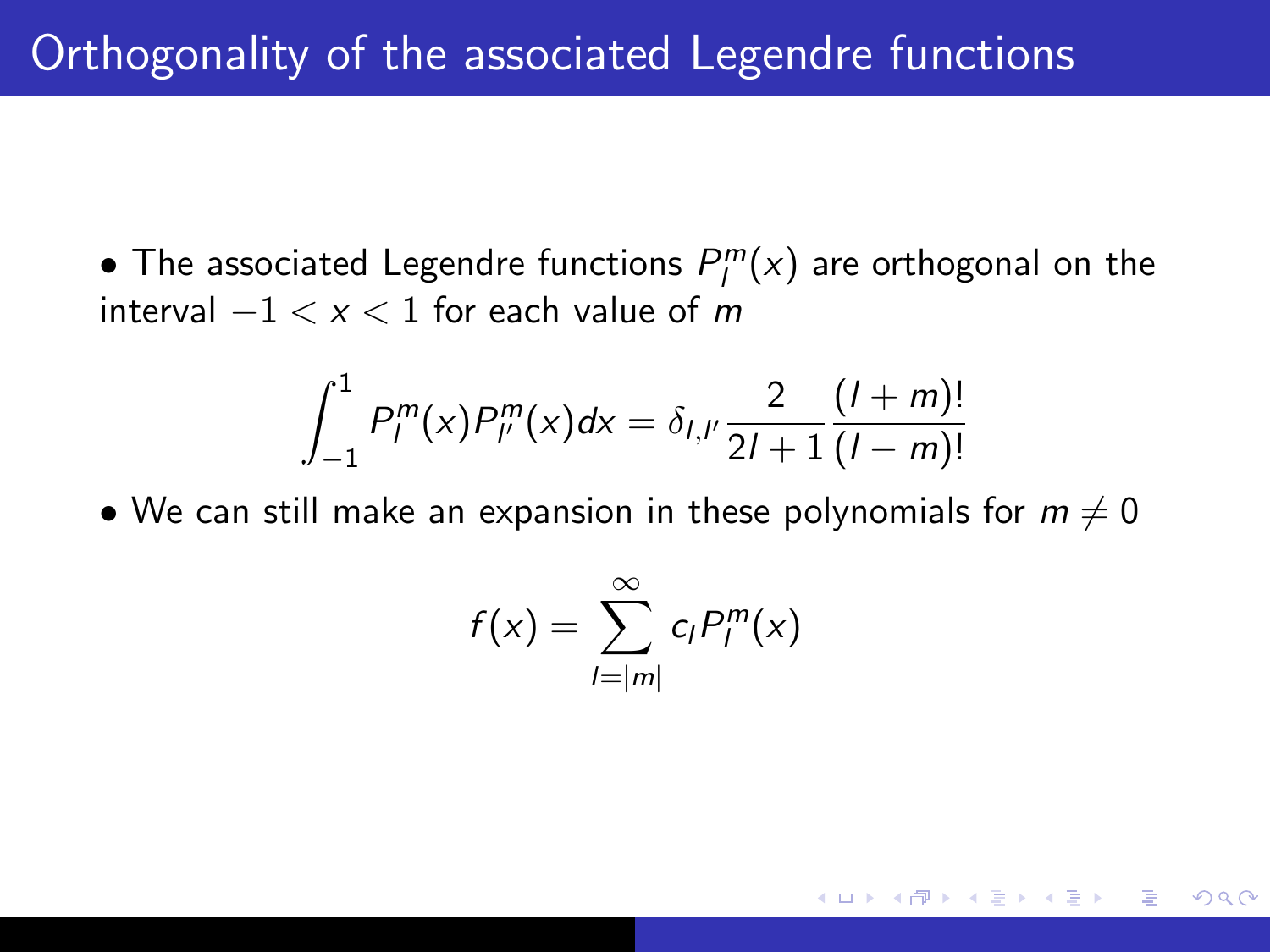# Connection to Laplacian in spherical coordinates (Chapter 13)

• We might often encounter the Laplace equation and spherical coordinates might be the most convenient

$$
\nabla^2 u(r,\theta,\phi)=0
$$

• We already saw in Chapter 10 how to write the Laplacian operator in spherical coordinates,

$$
\nabla^2 \phi = \frac{1}{r^2} \frac{\partial}{\partial r} \left( r^2 \frac{\partial u}{\partial r} \right) + \frac{1}{r^2 \sin \theta} \frac{\partial}{\partial \theta} \left( \sin \theta \frac{\partial u}{\partial \theta} \right) + \frac{1}{r^2 \sin^2 \theta} \frac{\partial^2 u}{\partial \phi^2}
$$

- This is a partial differential equation we will solve by what will become a standard approach of separation of variables
- We take  $u(r, \theta, \phi) = R(r) \Theta(\theta) \Phi(\phi)$ , which we substitute in and then multipy by  $\frac{r^2}{R\Theta}$ RΘΦ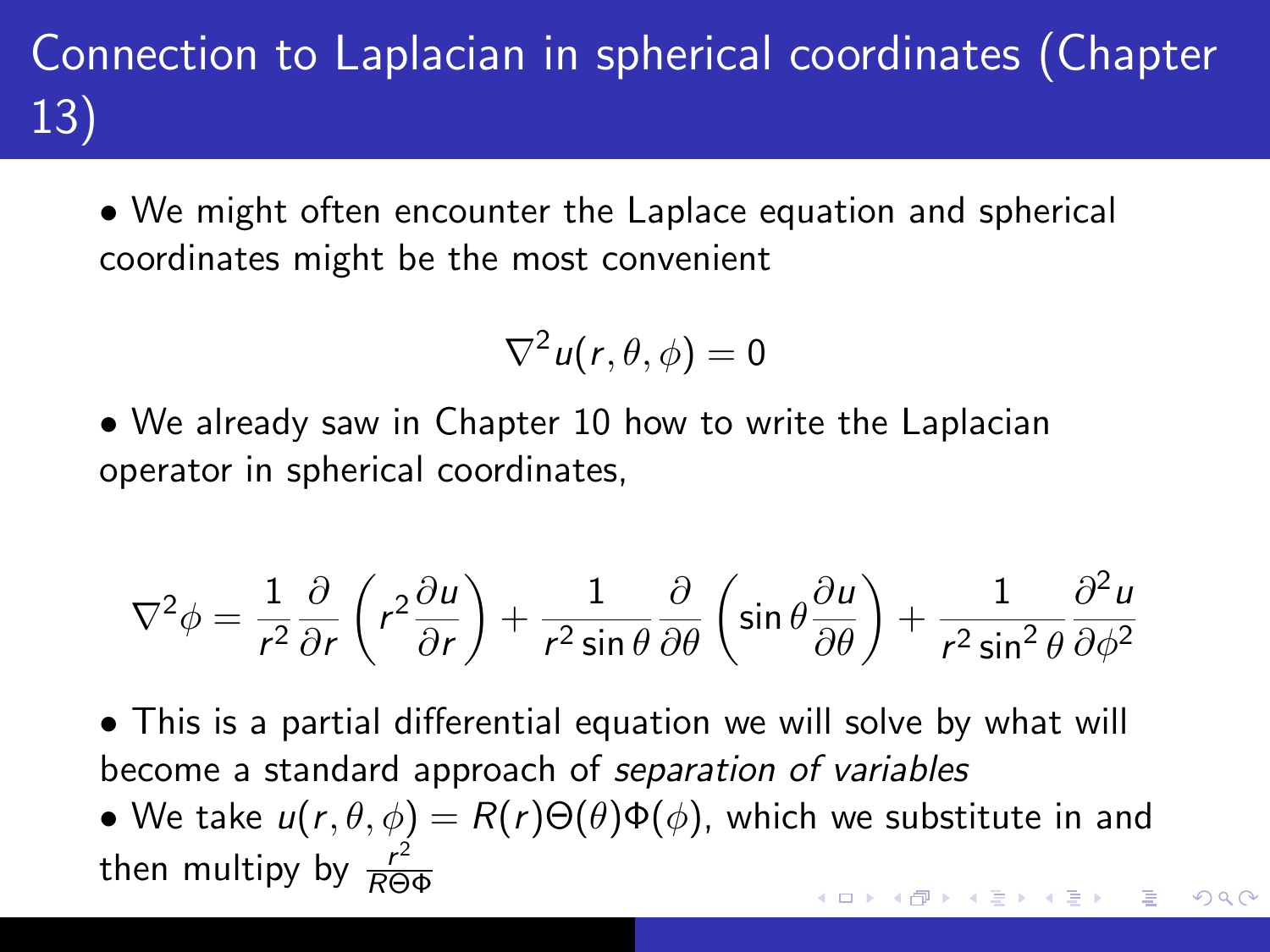### Separation of variables for the Laplace equation

• Because of this separation we now wind up with total derivatives

$$
\frac{1}{R}\frac{d}{dr}\left(r^2\frac{dR}{dr}\right) + \frac{1}{\Theta}\frac{1}{\sin\theta}\frac{d}{d\theta}\left(\sin\theta\frac{d\Theta}{d\theta}\right) + \frac{1}{\Phi}\frac{1}{\sin^2\theta}\frac{d^2\Phi}{d\phi^2} = 0
$$

• Because the first two terms do not depend on  $\phi$ , we must have from the last term

$$
\frac{1}{\Phi}\frac{d^2\Phi}{d\phi^2}=-m^2
$$

• The functions  $\Phi(\phi)$  must be periodic with period  $2\pi$ , and this suggest that m is an integer and  $\Phi = \sin m\phi$  or  $\Phi = \cos m\phi$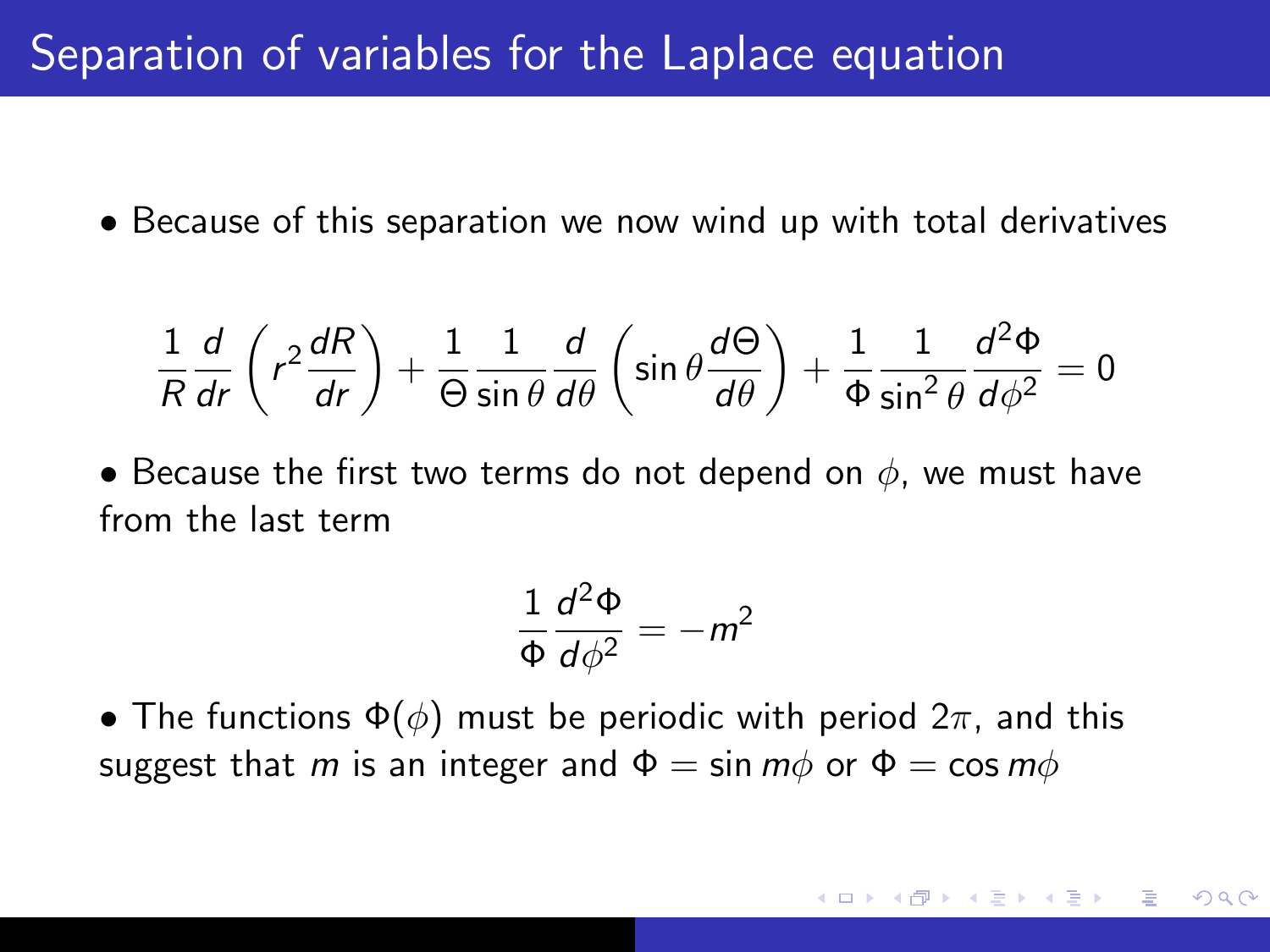### Separation of variables for the Laplace equation, continued

• Now we can replace 
$$
\frac{1}{\Phi} \frac{d^2 \Phi}{d\phi^2}
$$
 with the constant  $-m^2$ 

$$
\frac{1}{R}\frac{d}{dr}\left(r^2\frac{dR}{dr}\right) + \frac{1}{\Theta}\frac{1}{\sin\theta}\frac{d}{d\theta}\left(\sin\theta\frac{d\Theta}{d\theta}\right) - \frac{m^2}{\sin^2\theta} = 0
$$

• The first term is a function of only  $r$ , and the last two terms are now functions of only  $\theta$ , so we can take

$$
\frac{1}{R}\frac{d}{dr}\left(r^2\frac{dR}{dr}\right) = k
$$

• Here k is just a constant that we will later take  $k = l(l + 1)$ 

• Then we have the final equation for the  $\theta$ -dependent terms,

$$
\frac{1}{\sin\theta}\frac{d}{d\theta}\left(\sin\theta\frac{d\Theta}{d\theta}\right) + \left(k - \frac{m^2}{\sin^2\theta}\right)\Theta = 0
$$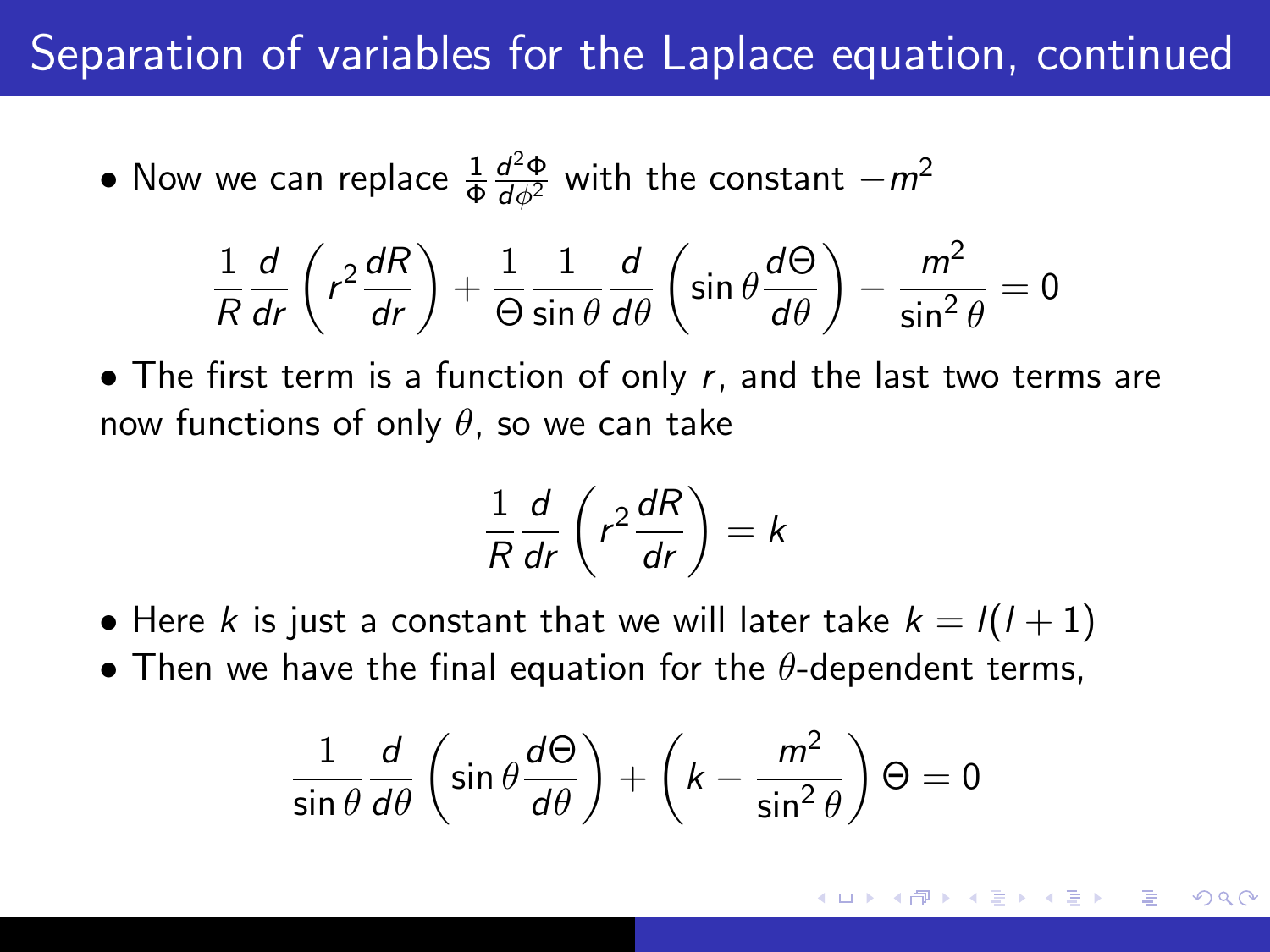### Separation of variables for the Laplace equation, continued

- We solved for  $\Phi$ , but we still need to solve for R and  $\Theta$
- For the moment, let's focus only on the Θ function that solves

$$
\frac{1}{\sin\theta}\frac{d}{d\theta}\left(\sin\theta\frac{d\Theta}{d\theta}\right) + \left(k - \frac{m^2}{\sin^2\theta}\right)\Theta = 0
$$

- Make a change of variables to  $x = \cos \theta$  and then  $\Theta(\theta) \rightarrow y(x)$
- Then we have  $\frac{d}{d\theta} = \frac{dx}{d\theta}$ dθ  $\frac{d}{dx} = -\sin\theta \frac{d}{dx}$ , and  $\frac{1}{\sin^2\theta} = \frac{1}{1-x}$  $\overline{1-x^2}$
- We can then obtain the associated Legendre equation

$$
y'' - 2xy' + \left[l(l+1) - \frac{m^2}{1 - x^2}\right]y = 0
$$

- So we have found the associated Legendre equation from Laplace equation in spherical coordinates!
- Hence we know  $\Theta(\theta) = P_l^m(\cos \theta)$